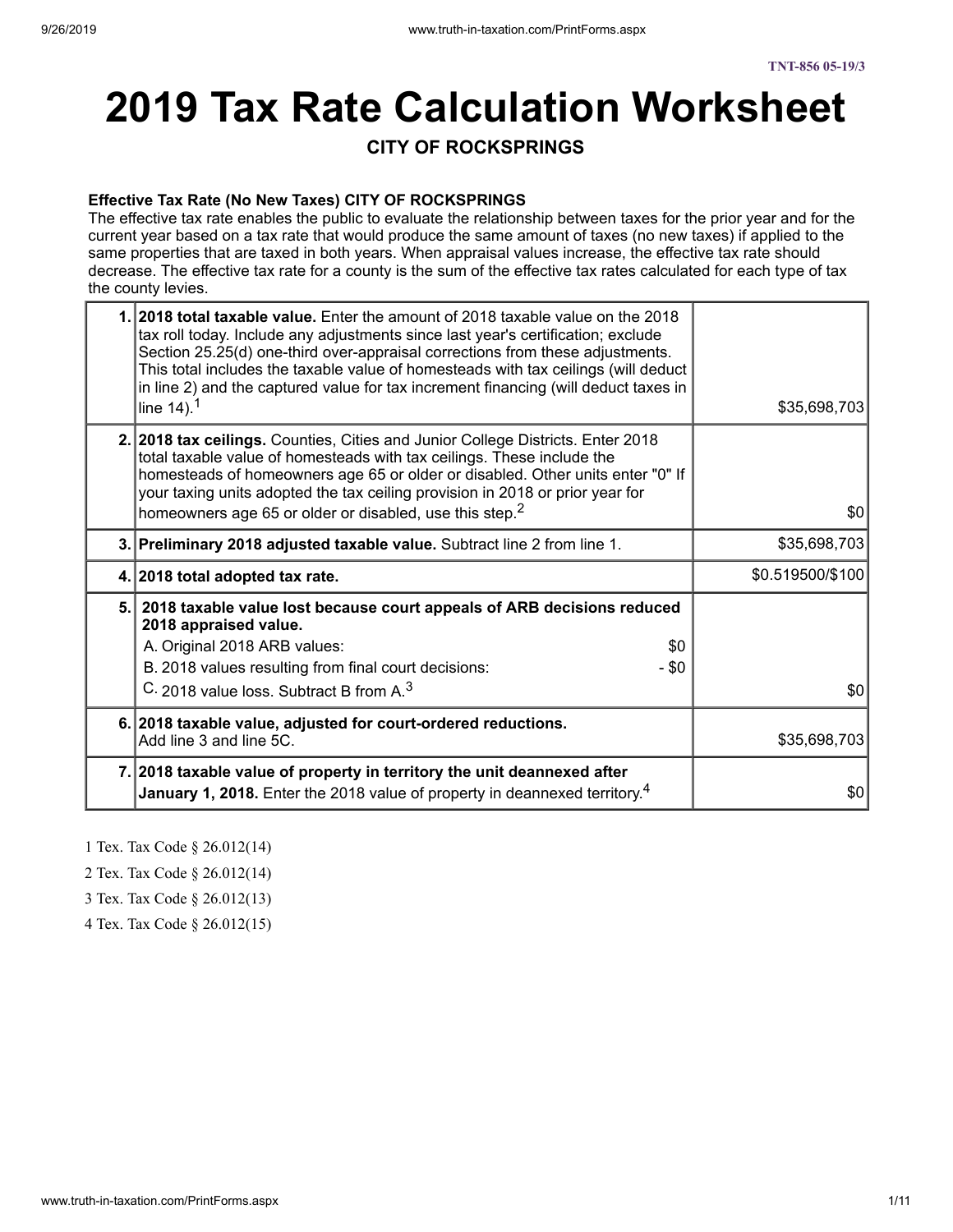# **2019 Tax Rate Calculation Worksheet (continued) CITY OF ROCKSPRINGS**

| 8.  | 2018 taxable value lost because property first qualified for an exemption<br>in 2019. Note that lowering the amount or percentage of an existing exemption<br>does not create a new exemption or reduce taxable value. If the taxing unit<br>increased an original exemption, use the difference between the original<br>exempted amount and the increased exempted amount. Do not include value<br>lost due to freeport or "goods-in-transit" exemptions.<br>A. Absolute exemptions. Use 2018 market value:<br>\$47,122<br>B. Partial exemptions. 2019 exemption amount or<br>2019 percentage exemption times 2018 value:<br>$+ $12,027$<br>C. Value loss. Add A and B. <sup>5</sup> | \$59,149     |
|-----|---------------------------------------------------------------------------------------------------------------------------------------------------------------------------------------------------------------------------------------------------------------------------------------------------------------------------------------------------------------------------------------------------------------------------------------------------------------------------------------------------------------------------------------------------------------------------------------------------------------------------------------------------------------------------------------|--------------|
| 9.  | 2018 taxable value lost because property first qualified for agricultural<br>appraisal (1-d or 1-d-1), timber appraisal, recreational/scenic appraisal or<br>public access airport special appraisal in 2019. Use only those properties<br>that first qualified in 2019; do not use properties that qualified in 2018.<br>A. 2018 market value:<br>\$0<br>B. 2019 productivity or special appraised value:<br>$-$ \$0<br>C. Value loss. Subtract B from A. <sup>6</sup>                                                                                                                                                                                                               | \$0          |
|     | 10. Total adjustments for lost value. Add lines 7, 8C and 9C.                                                                                                                                                                                                                                                                                                                                                                                                                                                                                                                                                                                                                         | \$59,149     |
|     | 11. 2018 adjusted taxable value. Subtract line 10 from line 6.                                                                                                                                                                                                                                                                                                                                                                                                                                                                                                                                                                                                                        | \$35,639,554 |
|     | 12. Adjusted 2018 taxes. Multiply line 4 by line 11 and divide by \$100.                                                                                                                                                                                                                                                                                                                                                                                                                                                                                                                                                                                                              | \$185,147    |
|     | 13. Taxes refunded for years preceding tax year 2018. Enter the amount of<br>taxes refunded by the taxing unit for tax years preceding tax year 2018. Types<br>of refunds include court decisions, Tax Code § 25.25(b) and (c) corrections and<br>Tax Code § 31.11 payment errors. Do not include refunds for tax year 2018.<br>This line applies only to tax years preceding tax year 2018. <sup>7</sup>                                                                                                                                                                                                                                                                             | \$63         |
|     | 14. Taxes in tax increment financing (TIF) for tax year 2018. Enter the amount of<br>taxes paid into the tax increment fund for a reinvestment zone as agreed by the<br>taxing unit. If the unit has no 2019 captured appraised value in Line 16D, enter<br>$"0"$ . <sup>8</sup>                                                                                                                                                                                                                                                                                                                                                                                                      | \$0          |
|     | 15. Adjusted 2018 taxes with refunds and TIF adjustment. Add lines 12 and 13,<br>subtract line 14.9                                                                                                                                                                                                                                                                                                                                                                                                                                                                                                                                                                                   | \$185,210    |
| 16. | Total 2019 taxable value on the 2019 certified appraisal roll today. This<br>value includes only certified values and includes the total taxable value of<br>homesteads with tax ceilings (will deduct in line 18). These homesteads<br>includes homeowners age 65 or older or disabled. <sup>10</sup><br>A. Certified values only:<br>\$36,982,762<br>B. Counties: Include railroad rolling stock values<br>certified by the Comptroller's office:<br>$+$ \$0                                                                                                                                                                                                                        |              |
|     |                                                                                                                                                                                                                                                                                                                                                                                                                                                                                                                                                                                                                                                                                       |              |

5 Tex. Tax Code § 26.012(15)

6 Tex. Tax Code § 26.012(15)

7 Tex. Tax Code § 26.012(13)

8 Tex. Tax Code § 26.03(c)

9 Tex. Tax Code § 26.012(13)

10 Tex. Tax Code § 26.012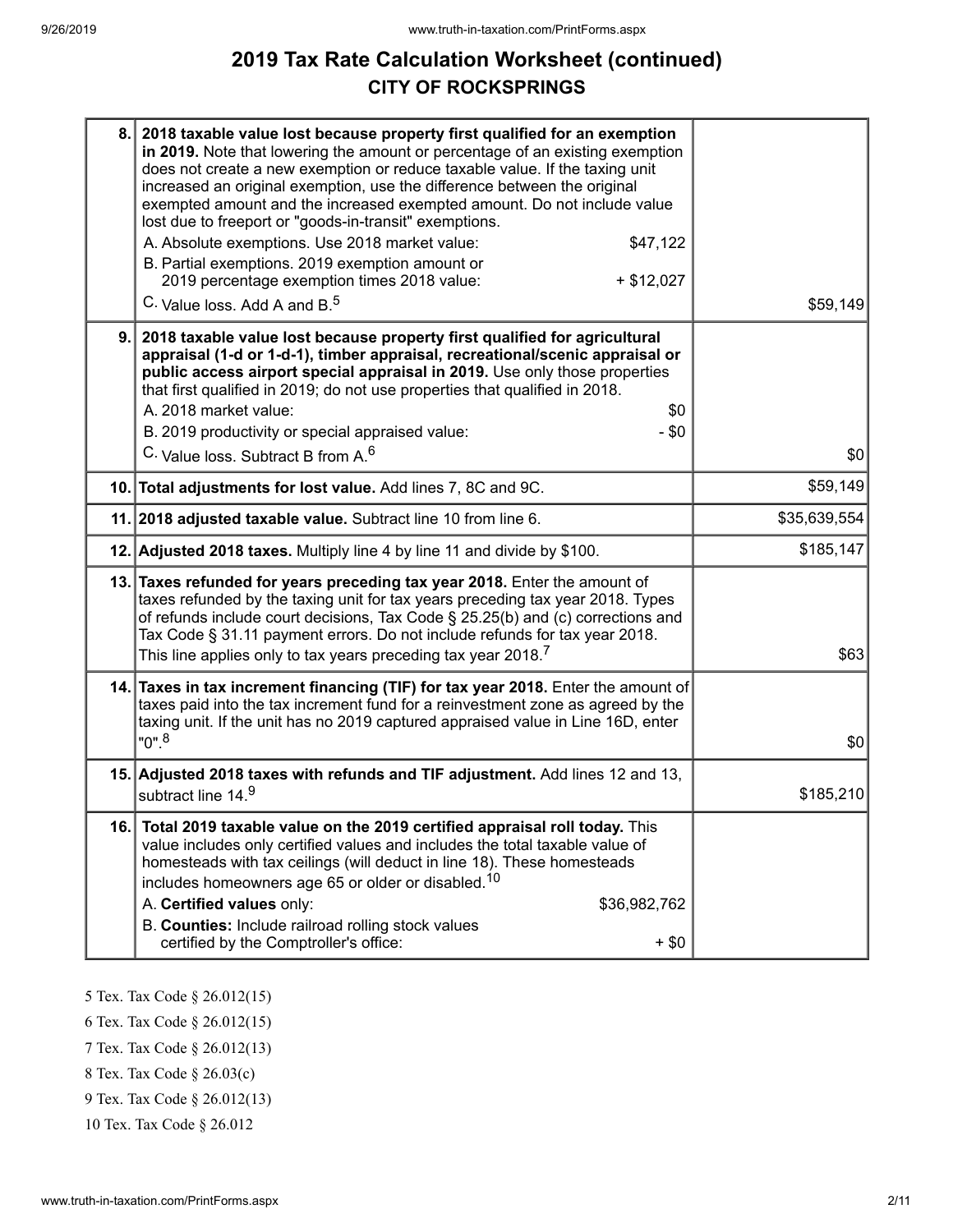# **2019 Tax Rate Calculation Worksheet (continued) CITY OF ROCKSPRINGS**

| 16.<br>$\text{(cont.)}$ | C. Pollution control and energy storage system<br>exemption: Deduct the value of property<br>exempted for the current tax year for the first time<br>as pollution control or energy storage system<br>property:<br>D. Tax increment financing: Deduct the 2019<br>captured appraised value of property taxable by a<br>taxing unit in a tax increment financing zone for<br>which the 2019 taxes will be deposited into the<br>tax increment fund. Do not include any new<br>property value that will be included in line 21<br>below. <sup>11</sup><br>E. Total 2019 value. Add A and B, then subtract C<br>and D.                                                                                                                                                                                                                                                                                                                                                                                                                                                                                                                                                                                                                                           | $-$ \$0<br>$-$ \$0 | \$36,982,762 |
|-------------------------|---------------------------------------------------------------------------------------------------------------------------------------------------------------------------------------------------------------------------------------------------------------------------------------------------------------------------------------------------------------------------------------------------------------------------------------------------------------------------------------------------------------------------------------------------------------------------------------------------------------------------------------------------------------------------------------------------------------------------------------------------------------------------------------------------------------------------------------------------------------------------------------------------------------------------------------------------------------------------------------------------------------------------------------------------------------------------------------------------------------------------------------------------------------------------------------------------------------------------------------------------------------|--------------------|--------------|
| 17.                     | Total value of properties under protest or not included on certified<br>appraisal roll. <sup>12</sup><br>A. 2019 taxable value of properties under protest.<br>The chief appraiser certifies a list of properties still<br>under ARB protest. The list shows the appraisal<br>district's value and the taxpayer's claimed value, if<br>any or an estimate of the value if the taxpayer<br>wins. For each of the properties under protest,<br>use the lowest of these values. Enter the total<br>value. <sup>13</sup><br>B. 2019 value of properties not under protest or<br>included on certified appraisal roll. The chief<br>appraiser gives taxing units a list of those taxable<br>properties that the chief appraiser knows about<br>but are not included at appraisal roll certification.<br>These properties also are not on the list of<br>properties that are still under protest. On this list<br>of properties, the chief appraiser includes the<br>market value, appraised value and exemptions for<br>the preceding year and a reasonable estimate of<br>the market value, appraised value and<br>exemptions for the current year. Use the lower<br>market, appraised or taxable value (as<br>appropriate). Enter the total value. <sup>14</sup> | \$0<br>$+$ \$0     |              |

11 Tex. Tax Code § 26.03(c)

12 Tex. Tax Code § 26.01(c) and (d)

13 Tex. Tax Code § 26.04 and 26.041

14 Tex. Tax Code § 26.04 and 26.041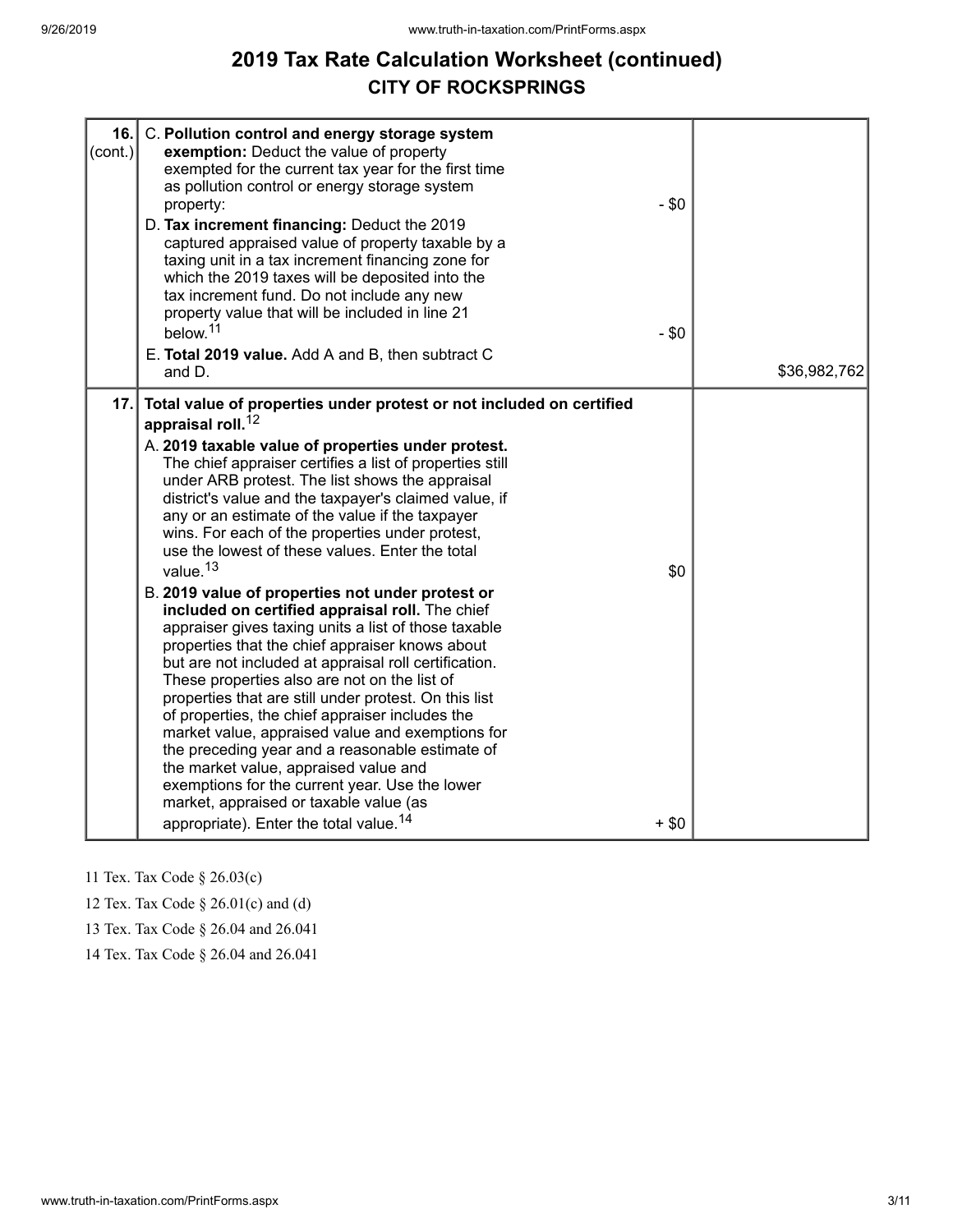# **2019 Tax Rate Calculation Worksheet (continued) CITY OF ROCKSPRINGS**

| $ cont. \rangle$ | 17. C. Total value under protest or not certified. Add<br>A and B.                                                                                                                                                                                                                                                                                                                                                                                                                                                                                                                                                                             | \$0            |
|------------------|------------------------------------------------------------------------------------------------------------------------------------------------------------------------------------------------------------------------------------------------------------------------------------------------------------------------------------------------------------------------------------------------------------------------------------------------------------------------------------------------------------------------------------------------------------------------------------------------------------------------------------------------|----------------|
|                  | 18. 2019 tax ceilings. Counties, cities and junior colleges enter 2019 total taxable<br>value of homesteads with tax ceilings. These include the homesteads of<br>homeowners age 65 or older or disabled. Other taxing units enter "0". If your<br>taxing units adopted the tax ceiling provision in 2018 or prior year for                                                                                                                                                                                                                                                                                                                    |                |
|                  | homeowners age 65 or older or disabled, use this step. <sup>15</sup>                                                                                                                                                                                                                                                                                                                                                                                                                                                                                                                                                                           | \$0            |
|                  | 19. 2019 total taxable value. Add lines 16E and 17C. Subtract line 18.                                                                                                                                                                                                                                                                                                                                                                                                                                                                                                                                                                         | \$36,982,762   |
|                  | 20. Total 2019 taxable value of properties in territory annexed after January<br>1, 2008. Include both real and personal property. Enter the 2019 value of<br>property in territory annexed. <sup>16</sup>                                                                                                                                                                                                                                                                                                                                                                                                                                     | \$0            |
|                  | 21. Total 2019 taxable value of new improvements and new personal property<br>located in new improvements. New means the item was not on the appraisal<br>roll in 2018. An improvement is a building, structure, fixture or fence erected on<br>or affixed to land. New additions to existing improvements may be included if<br>the appraised value can be determined. New personal property in a new<br>improvement must have been brought into the taxing unit after January 1, 2018<br>and be located in a new improvement. New improvements do include property<br>on which a tax abatement agreement has expired for 2019. <sup>17</sup> | \$1,096,545    |
|                  | 22. Total adjustments to the 2019 taxable value. Add lines 20 and 21.                                                                                                                                                                                                                                                                                                                                                                                                                                                                                                                                                                          | \$1,096,545    |
|                  | 23. 2019 adjusted taxable value. Subtract line 22 from line 19.                                                                                                                                                                                                                                                                                                                                                                                                                                                                                                                                                                                | \$35,886,217   |
|                  | 24. 2019 effective tax rate. Divide line 15 by line 23 and multiply by \$100. <sup>18</sup>                                                                                                                                                                                                                                                                                                                                                                                                                                                                                                                                                    | \$0.5161/\$100 |
|                  | 25. COUNTIES ONLY. Add together the effective tax rates for each type of tax the<br>county levies. The total is the 2019 county effective tax rate. <sup>19</sup>                                                                                                                                                                                                                                                                                                                                                                                                                                                                              | \$/\$100       |

15 Tex. Tax Code § 26.012(6)

16 Tex. Tax Code § 26.012(17)

17 Tex. Tax Code § 26.012(17)

18 Tex. Tax Code § 26.04(c)

19 Tex. Tax Code § 26.04(d)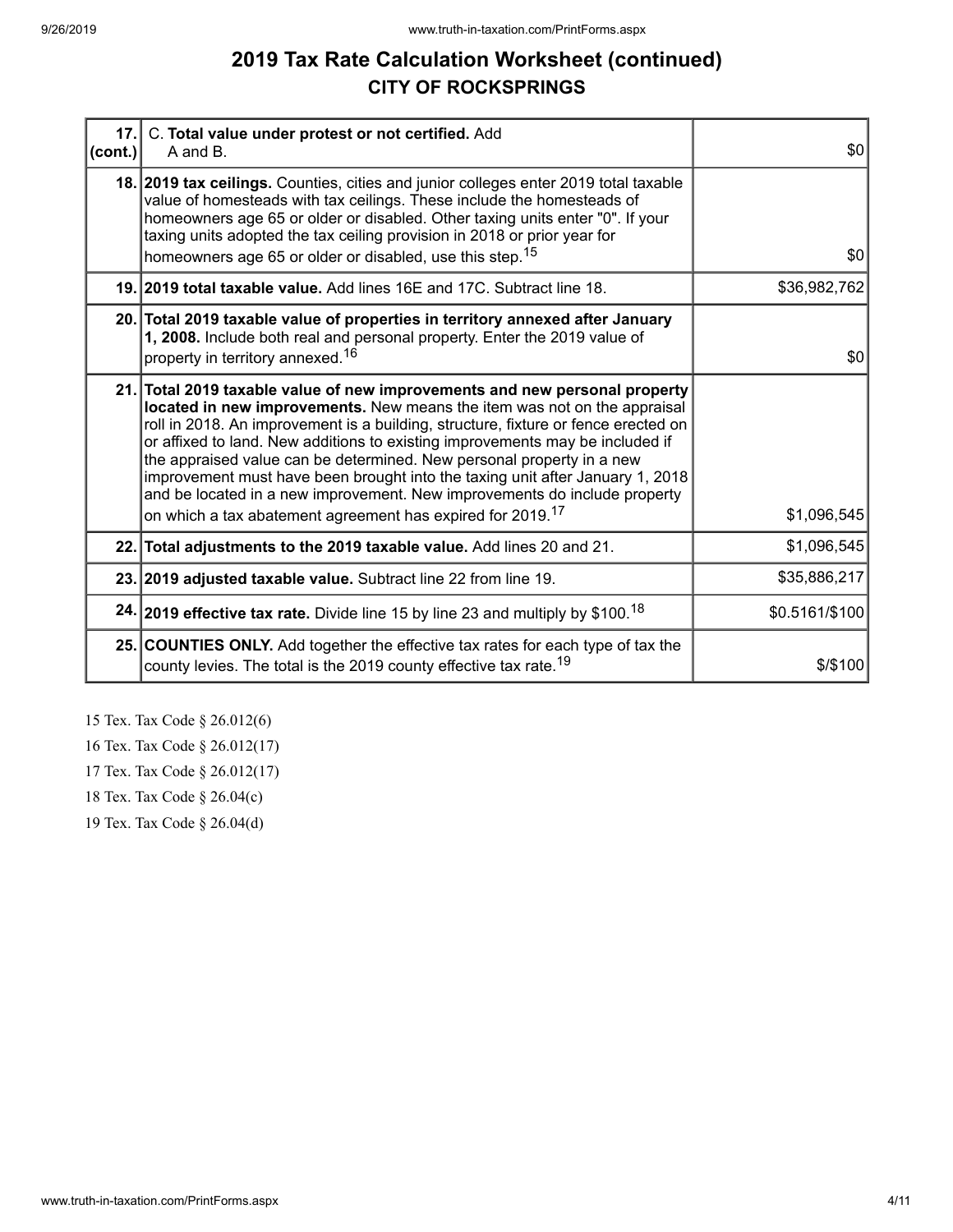#### **Rollback Tax Rate CITY OF ROCKSPRINGS**

The rollback tax rate is split into two separate rates:

- 1. **Maintenance and Operations (M&O):** The M&O portion is the tax rate that is needed to raise the same amount of taxes that the taxing unit levied in the prior year plus eight percent. This rate accounts for such things as salaries, utilities and day-to-day operations.
- 2. **Debt:** The debt tax rate includes the debt service necessary to pay the taxing unit's debt payments in the coming year. This rate accounts for principal and interest on bonds and other debt secured by property tax revenue

The rollback tax rate for a county is the sum of the rollback tax rates calculated for each type of tax the county levies. In most cases the rollback tax rate exceeds the effective tax rate, but occasionally decreases in a taxing unit's debt service will cause the effective tax rate to be higher than the rollback tax rate.

|      | 26. 2018 maintenance and operations (M&O) tax rate.                                                                                                                                                                                                                                                                                                                                                                                                                                                                                                                                                                                                                                                                                                                                                                                                                                                                                                                                                                                                                                                                                                                                                                                                                                                                          |                                              | \$0.519500/\$100 |
|------|------------------------------------------------------------------------------------------------------------------------------------------------------------------------------------------------------------------------------------------------------------------------------------------------------------------------------------------------------------------------------------------------------------------------------------------------------------------------------------------------------------------------------------------------------------------------------------------------------------------------------------------------------------------------------------------------------------------------------------------------------------------------------------------------------------------------------------------------------------------------------------------------------------------------------------------------------------------------------------------------------------------------------------------------------------------------------------------------------------------------------------------------------------------------------------------------------------------------------------------------------------------------------------------------------------------------------|----------------------------------------------|------------------|
|      | 27. 2018 adjusted taxable value. Enter the amount from line 11.                                                                                                                                                                                                                                                                                                                                                                                                                                                                                                                                                                                                                                                                                                                                                                                                                                                                                                                                                                                                                                                                                                                                                                                                                                                              |                                              | \$35,639,554     |
| 28.1 | 2018 M&O taxes.<br>A. Multiply line 26 by line 27 and divide by \$100.<br>B. Cities, counties and hospital districts with<br>additional sales tax: Amount of additional sales<br>tax collected and spent on M&O expenses in<br>2018. Enter amount from full year's sales tax<br>revenue spent for M&O in 2018 fiscal year, if any.<br>Other units, enter "0." Counties exclude any<br>amount that was spent for economic development<br>grants from the amount of sales tax spent.<br>C. Counties: Enter the amount for the state criminal<br>justice mandate. If second or later year, the<br>amount is for increased cost above last year's<br>amount. Other units, enter "0."<br>D. Transferring function: If discontinuing all of a<br>department, function or activity and transferring it<br>to another unit by written contract, enter the<br>amount spent by the unit discontinuing the<br>function in the 12 months preceding the month of<br>this calculation. If the unit did not operate this<br>function for this 12-month period, use the amount<br>spent in the last full fiscal year in which the unit<br>operated the function. The unit discontinuing the<br>function will subtract this amount in H below. The<br>unit receiving the function will add this amount in<br>H below. Other units, enter "0." | \$185,147<br>$+$ \$0<br>$+$ \$0<br>$+/-$ \$0 |                  |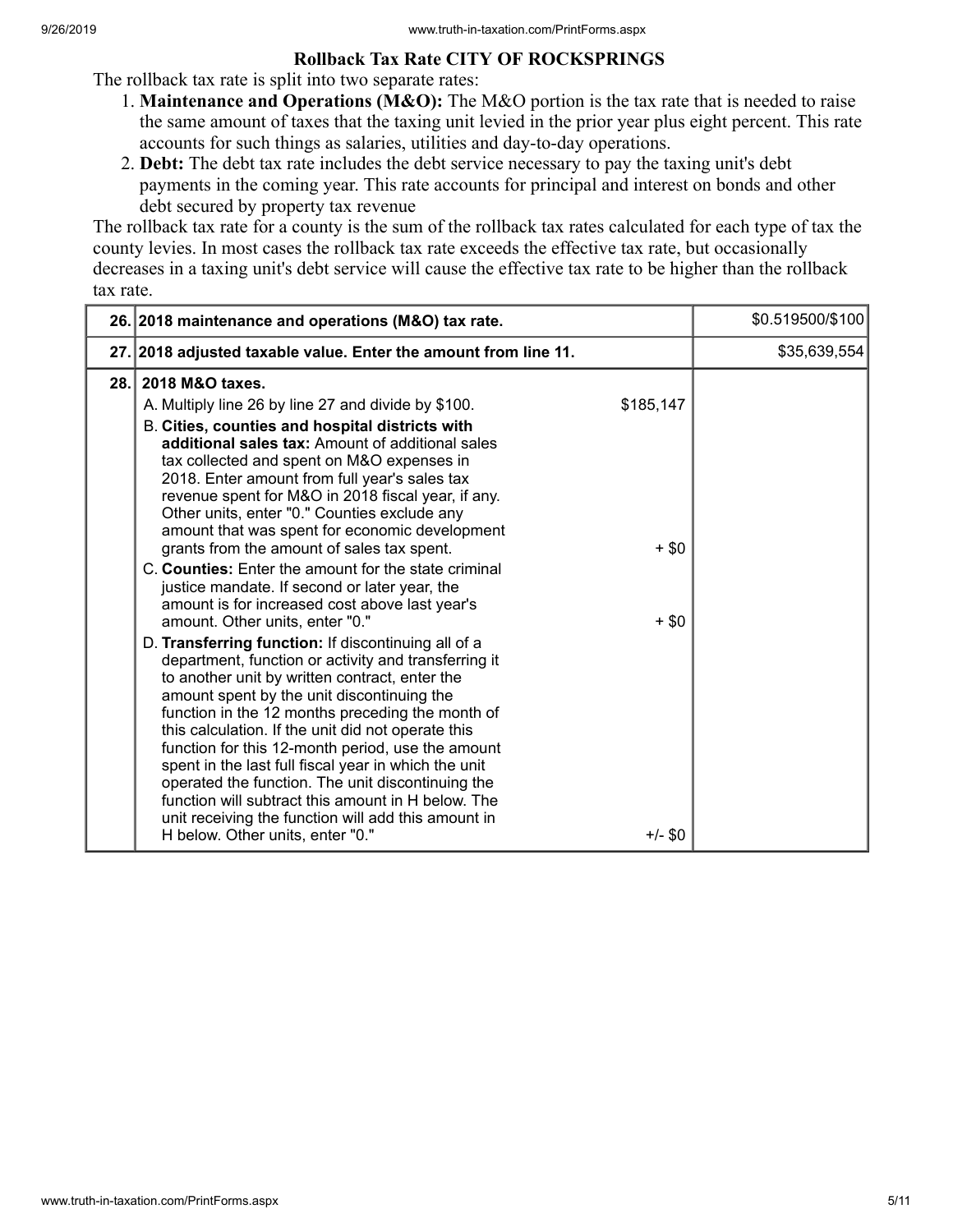## **Rollback Tax Rate (continued) CITY OF ROCKSPRINGS**

| 28.<br>(cont.) | E. Taxes refunded for years preceding tax year<br>2018: Enter the amount of M&O taxes refunded<br>in the preceding year for taxes before that year.<br>Types of refunds include court decisions, Tax<br>Code Section 25.25(b) and (c) corrections and<br>Tax Code Section 31.11 payment errors. Do not<br>include refunds for tax year 2018. This line<br>applies only to tax years preceding tax year<br>2018.<br>$+$ \$63<br>F. Enhanced indigent health care expenditures:<br>Enter the increased amount for the current year's<br>enhanced indigent health care expenditures<br>above the preceding tax year's enhanced<br>indigent health care expenditures, less any state<br>assistance.<br>$+$ \$0<br>G. Taxes in tax increment financing (TIF): Enter<br>the amount of taxes paid into the tax increment<br>fund for a reinvestment zone as agreed by the<br>taxing unit. If the unit has no 2019 captured<br>$-$ \$0<br>appraised value in Line 16D, enter "0."<br>H. Adjusted M&O Taxes. Add A, B, C, E and F. For<br>unit with D, subtract if discontinuing function and<br>add if receiving function. Subtract G. | \$185,210      |
|----------------|--------------------------------------------------------------------------------------------------------------------------------------------------------------------------------------------------------------------------------------------------------------------------------------------------------------------------------------------------------------------------------------------------------------------------------------------------------------------------------------------------------------------------------------------------------------------------------------------------------------------------------------------------------------------------------------------------------------------------------------------------------------------------------------------------------------------------------------------------------------------------------------------------------------------------------------------------------------------------------------------------------------------------------------------------------------------------------------------------------------------------------|----------------|
|                | 29. 2019 adjusted taxable value.                                                                                                                                                                                                                                                                                                                                                                                                                                                                                                                                                                                                                                                                                                                                                                                                                                                                                                                                                                                                                                                                                               |                |
|                | Enter line 23 from the Effective Tax Rate Worksheet.                                                                                                                                                                                                                                                                                                                                                                                                                                                                                                                                                                                                                                                                                                                                                                                                                                                                                                                                                                                                                                                                           | \$35,886,217   |
|                | 30. 2019 effective maintenance and operations rate.<br>Divide line 28H by line 29 and multiply by \$100.                                                                                                                                                                                                                                                                                                                                                                                                                                                                                                                                                                                                                                                                                                                                                                                                                                                                                                                                                                                                                       | \$0.5161/\$100 |
|                | 31. 2019 rollback maintenance and operation rate.<br>Multiply line 30 by 1.08.                                                                                                                                                                                                                                                                                                                                                                                                                                                                                                                                                                                                                                                                                                                                                                                                                                                                                                                                                                                                                                                 | \$0.5573/\$100 |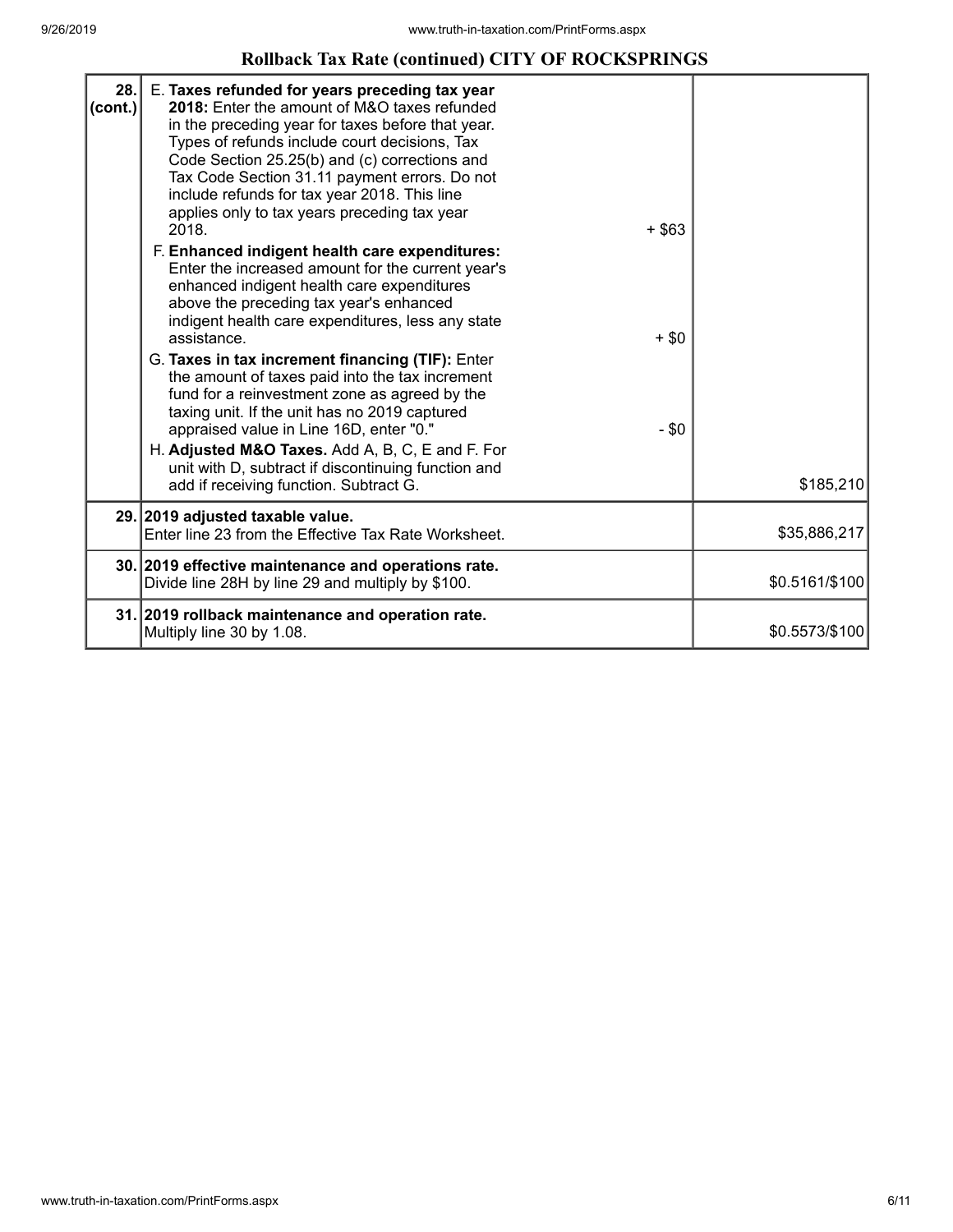#### **Rollback Tax Rate (continued) CITY OF ROCKSPRINGS**

| 32. | Total 2019 debt to be paid with property taxes and additional sales tax<br>revenue.<br>"Debt" means the interest and principal that will be paid on debts that:<br>(1) are paid by property taxes,<br>(2) are secured by property taxes,<br>(3) are scheduled for payment over a period longer than one year and<br>(4) are not classified in the unit's budget as M&O expenses.<br>A: Debt also includes contractual payments to other<br>taxing units that have incurred debts on behalf of this<br>taxing unit, if those debts meet the four conditions<br>above. Include only amounts that will be paid from<br>property tax revenue. Do not include appraisal<br>district budget payments.<br>Enter debt amount. | \$0    |                |
|-----|-----------------------------------------------------------------------------------------------------------------------------------------------------------------------------------------------------------------------------------------------------------------------------------------------------------------------------------------------------------------------------------------------------------------------------------------------------------------------------------------------------------------------------------------------------------------------------------------------------------------------------------------------------------------------------------------------------------------------|--------|----------------|
|     | B: Subtract unencumbered fund amount used to<br>reduce total debt.                                                                                                                                                                                                                                                                                                                                                                                                                                                                                                                                                                                                                                                    | -\$0   |                |
|     | C: Subtract amount paid from other resources.                                                                                                                                                                                                                                                                                                                                                                                                                                                                                                                                                                                                                                                                         | $-\$0$ |                |
|     | D: Adjusted debt. Subtract B and C from A.                                                                                                                                                                                                                                                                                                                                                                                                                                                                                                                                                                                                                                                                            |        | \$0            |
|     | 33. Certified 2018 excess debt collections. Enter the amount certified by the<br>collector.                                                                                                                                                                                                                                                                                                                                                                                                                                                                                                                                                                                                                           |        | \$0            |
|     | 34. Adjusted 2019 debt. Subtract line 33 from line 32D.                                                                                                                                                                                                                                                                                                                                                                                                                                                                                                                                                                                                                                                               |        | \$0            |
|     | 35. Certified 2019 anticipated collection rate. Enter the rate certified by the<br>collector. If the rate is 100 percent or greater, enter 100 percent.                                                                                                                                                                                                                                                                                                                                                                                                                                                                                                                                                               |        | 100.000000%    |
|     | 36. 2019 debt adjusted for collections. Divide line 34 by line 35.                                                                                                                                                                                                                                                                                                                                                                                                                                                                                                                                                                                                                                                    |        | \$0            |
|     | 37. 2019 total taxable value. Enter the amount on line 19.                                                                                                                                                                                                                                                                                                                                                                                                                                                                                                                                                                                                                                                            |        | \$36,982,762   |
|     | 38. 2019 debt tax rate. Divide line 36 by line 37 and multiply by \$100.                                                                                                                                                                                                                                                                                                                                                                                                                                                                                                                                                                                                                                              |        | \$0.0000/\$100 |
|     | 39. 2019 rollback tax rate. Add lines 31 and 38.                                                                                                                                                                                                                                                                                                                                                                                                                                                                                                                                                                                                                                                                      |        | \$0.5573/\$100 |
|     | 40. COUNTIES ONLY. Add together the rollback tax rates for each type of tax the<br>county levies. The total is the 2019 county rollback tax rate.                                                                                                                                                                                                                                                                                                                                                                                                                                                                                                                                                                     |        | $$$ /\$100     |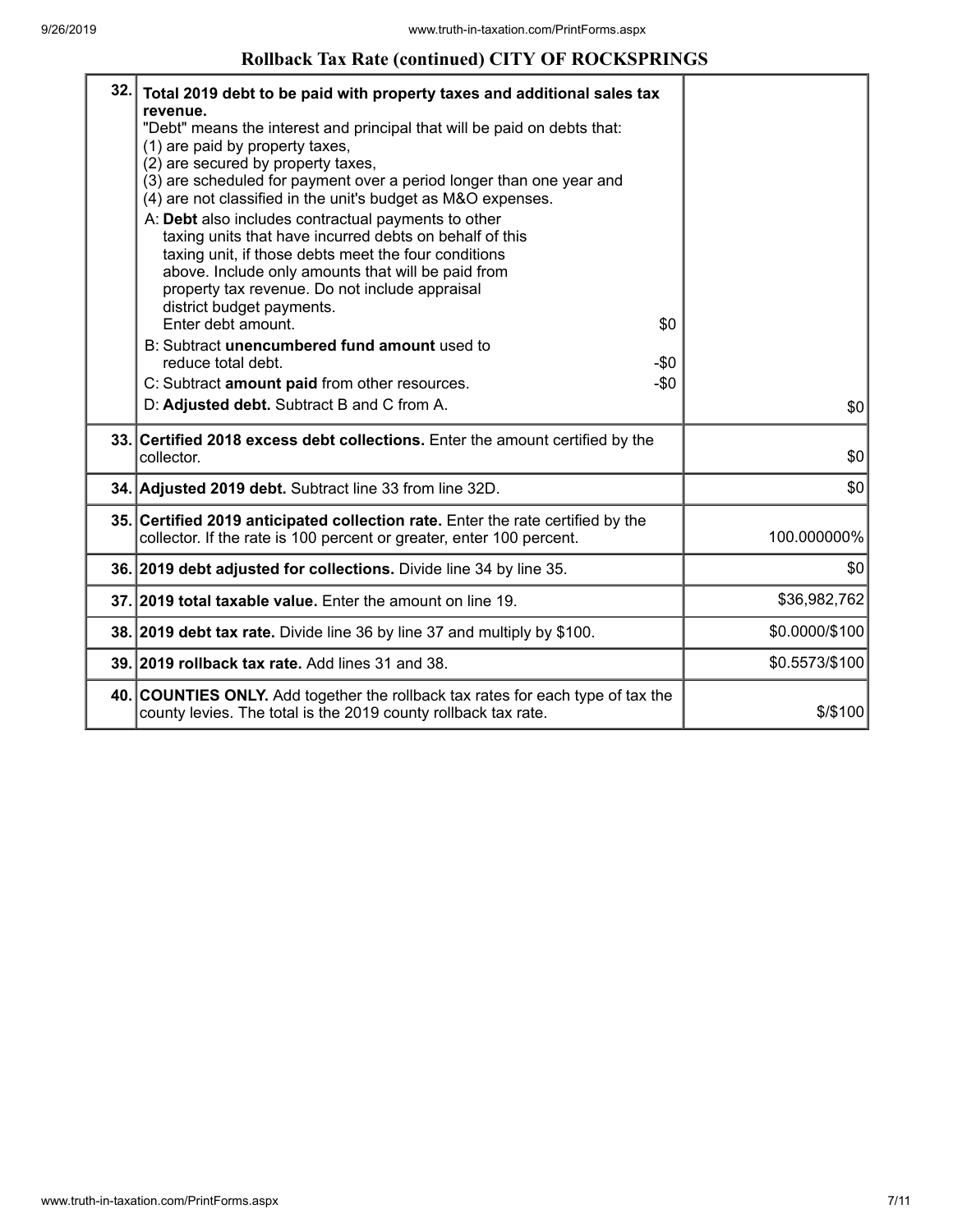#### **Additional Sales Tax to Reduce Property Taxes CITY OF ROCKSPRINGS**

Cities, counties and hospital districts may levy a sales tax specifically to reduce property taxes. Local voters by election must approve imposing or abolishing the additional sales tax. If approved, the taxing unit must reduce its effective and rollback tax rates to offset the expected sales tax revenue. This section should only be completed by a county, city or hospital district that is required to adjust its effective tax rate and/or rollback tax rate because it adopted the additional sales tax.

| 41. Taxable Sales. For taxing units that adopted the sales tax in November 2018 or<br>May 2019, enter the Comptroller's estimate of taxable sales for the previous<br>four quarters. <sup>20</sup> Estimates of taxable sales may be obtained through the<br>Comptroller's Allocation Historical Summary webpage. Taxing units that<br>adopted the sales tax before November 2018, skip this line. | \$209,668      |
|----------------------------------------------------------------------------------------------------------------------------------------------------------------------------------------------------------------------------------------------------------------------------------------------------------------------------------------------------------------------------------------------------|----------------|
| 42. Estimated sales tax revenue. Counties exclude any amount that is or will be<br>spent for economic development grants from the amount of estimated sales tax<br>revenue. <sup>21</sup>                                                                                                                                                                                                          |                |
| Taxing units that adopted the sales tax in November 2018 or in May 2019.<br>Multiply the amount on Line 41 by the sales tax rate (.01, .005, or .0025, as<br>applicable) and multiply the result by .95.22                                                                                                                                                                                         |                |
| $-OR-$                                                                                                                                                                                                                                                                                                                                                                                             |                |
| Taxing units that adopted the sales tax before November 2018. Enter the<br>sales tax revenue for the previous four quarters. Do not multiply by .95.                                                                                                                                                                                                                                               | \$0            |
| 43. 2019 total taxable value. Enter the amount from line 37 of the Rollback Tax<br>Rate Worksheet.                                                                                                                                                                                                                                                                                                 | \$36,982,762   |
| 44. Sales tax adjustment rate. Divide line 42 by line 43 and multiply by \$100.                                                                                                                                                                                                                                                                                                                    | \$0.0000/\$100 |
| 45. 2019 effective tax rate, unadjusted for sales tax. <sup>23</sup> Enter the rate from line<br>24 or 25, as applicable, on the Effective Tax Rate Worksheet.                                                                                                                                                                                                                                     | \$0.5161/\$100 |
| 46. 2019 effective tax rate, adjusted for sales tax.                                                                                                                                                                                                                                                                                                                                               |                |
| Taxing units that adopted the sales tax in November 2018 or in May 2019.<br>Subtract line 44 from line 45. Skip to Line 47 if you adopted the additional<br>sales tax before November 2018.                                                                                                                                                                                                        | \$0.5161/\$100 |
| 47. 2019 rollback tax rate, unadjusted for sales tax. <sup>24</sup> Enter the rate from line 39<br>or 40, as applicable, of the rollback tax rate worksheet.                                                                                                                                                                                                                                       | \$0.5573/\$100 |
| 48. 2019 rollback tax rate, adjusted for sales tax. Subtract line 44 from line 47.                                                                                                                                                                                                                                                                                                                 | \$0.5573/\$100 |

20 Tex. Tax Code § 26.041(d)

21 Tex. Tax Code § 26.041(i)

22 Tex. Tax Code § 26.041(d)

23 Tex. Tax Code § 26.04(c)

24 Tex. Tax Code § 26.04(c)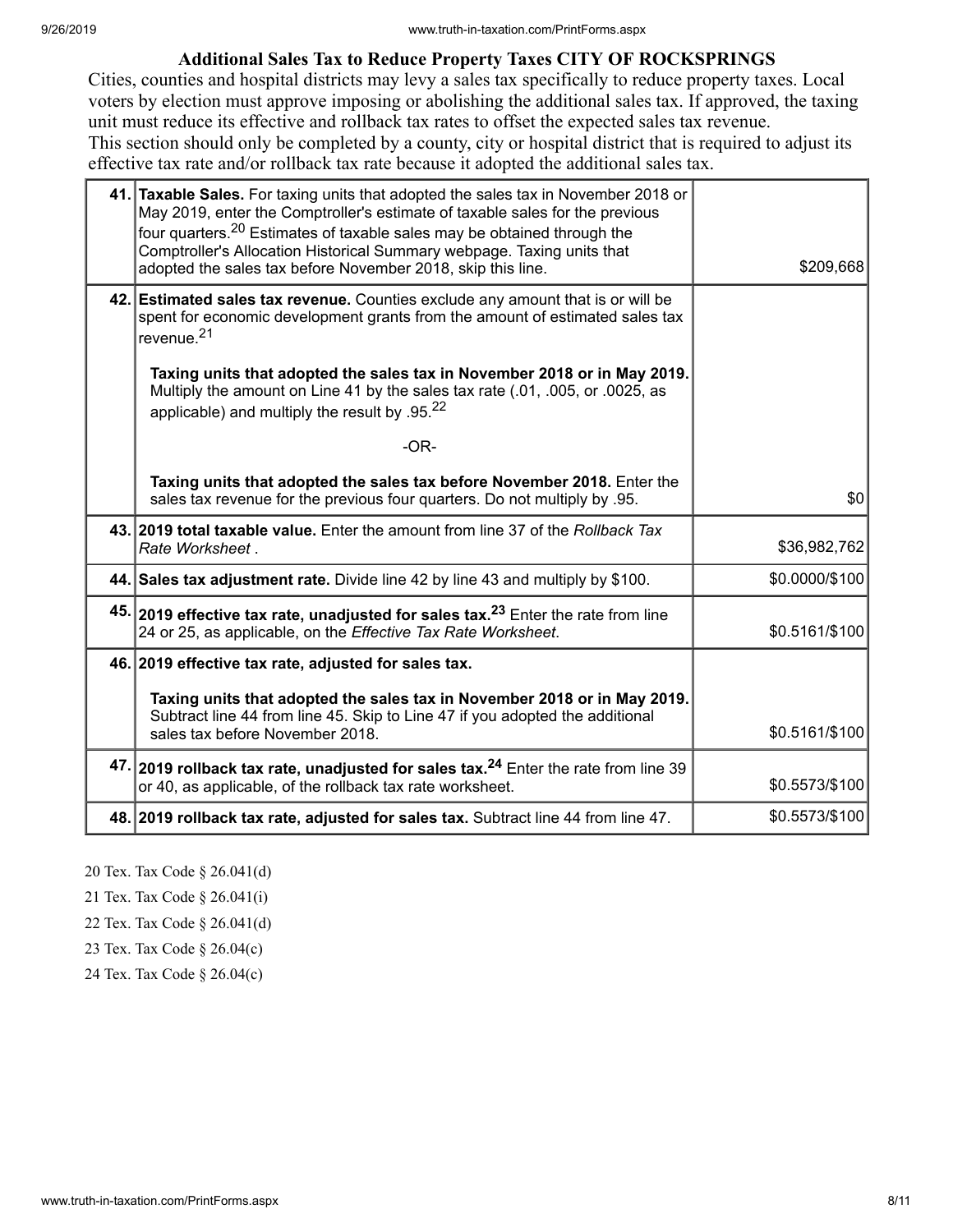#### **Total Tax Rate**

| Indicate the applicable total tax rates as calculated above.                             |           |
|------------------------------------------------------------------------------------------|-----------|
| Effective Tax Rate (Line 24; line 25 for counties; or line 46 if adjusted for sales tax) | \$0.5161  |
| Rollback Tax Rate (Line 39; line 40 for counties; or line 48 if adjusted for sales tax)  | \$0.5573  |
| Rollback Tax Rate Adjusted for Pollution Control (Line 52)                               | \$0/\$100 |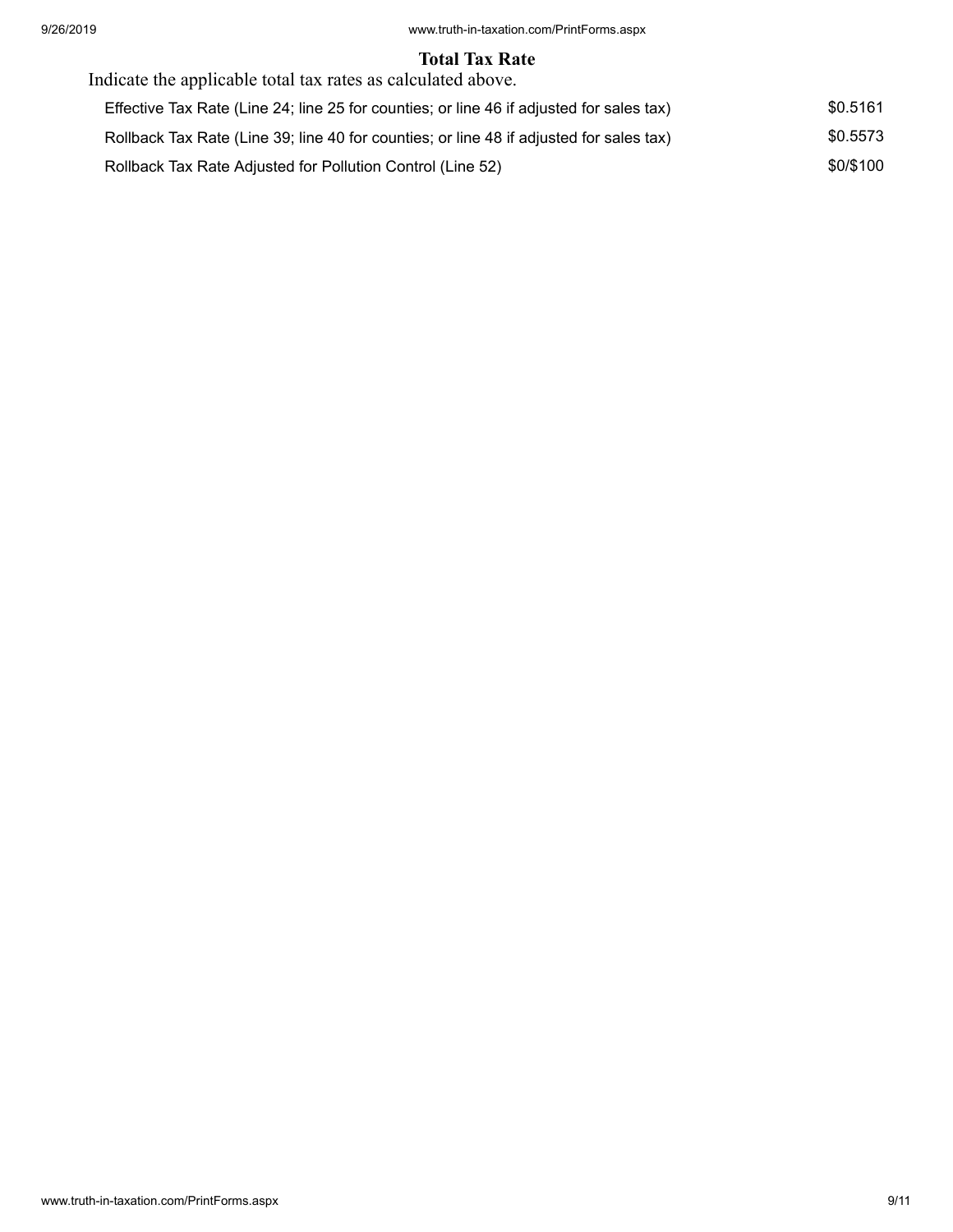## **Taxing Unit Representative Name and Signature**

Enter the name of the person preparing the tax rate as authorized by the governing body of the taxing unit.

## **Print Here**

Printed Name of Taxing Unit Representative

**Sign Here**

Taxing Unit Representative

**Date**